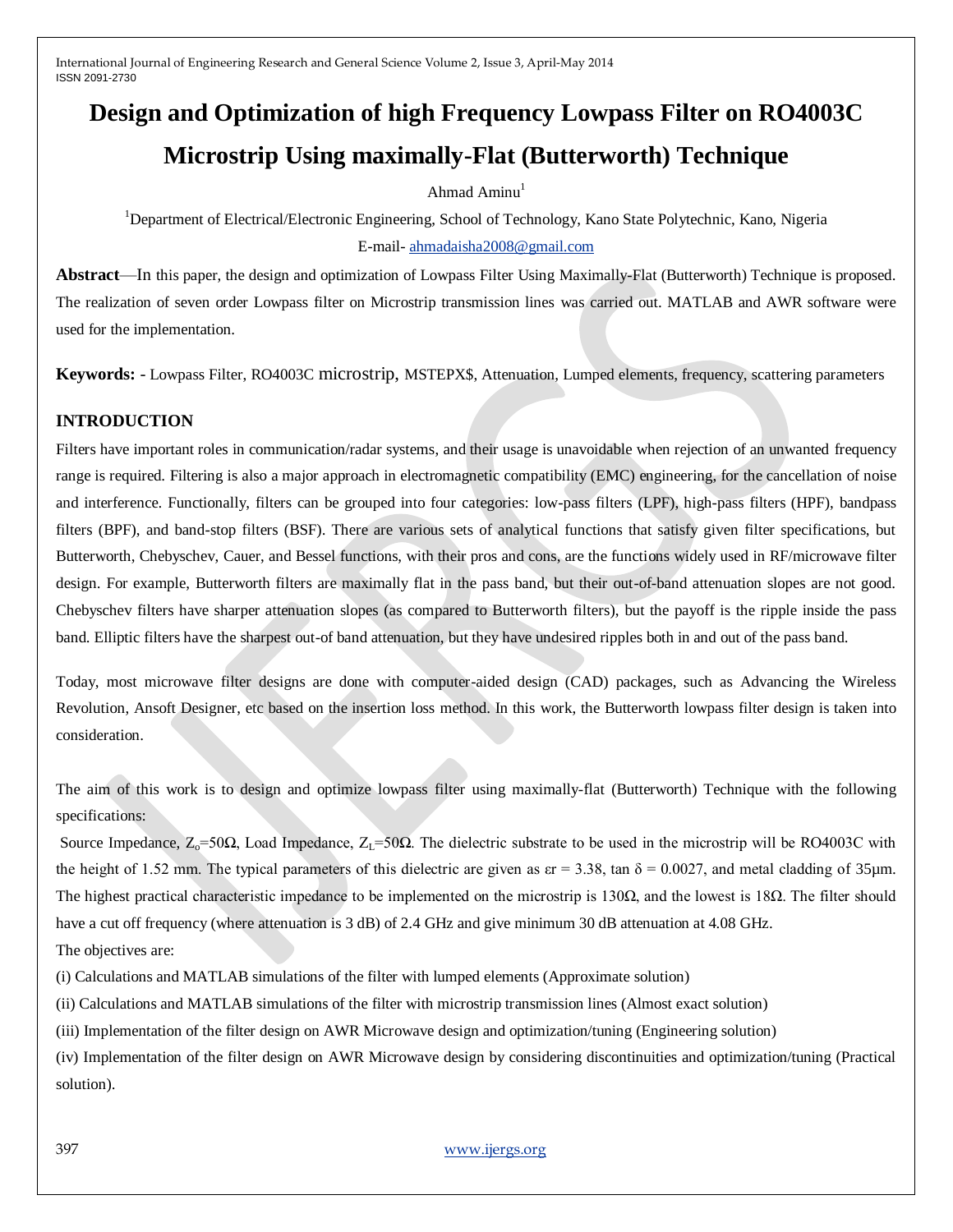## **DESIGN OF THE FILTER**

### *(A) First phase (Lumped element approach)*

A procedure, called the *insertion loss method*, is used here which uses network synthesis techniques to design filter with a completely specified frequency response. The design is simplified with low-pass filter prototypes that are normalized in terms of impedance and frequency. The normalized element values are obtained for maximally flat filter design from table 2.1 below.

From the given specification on the insertion loss, the filter order can be obtained as

 $|\omega/\omega_c|$  - 1 =  $|(2\pi \times 4.08/2\pi \times 2.4)|$  - 1 = 0.7; from fig. 2.1 below, it is found that, N = 7 will be sufficient. Then table 1 gives the prototype elements as:  $g_0$ =1.0000,  $g_1$ =0.4450,  $g_2$ =1.2470,  $g_3$ =1.8019,  $g_4$ =2.0000,  $g_5$ =1.8019  $g_6$ =1.2470,  $g_7$ =0.4450,  $g_8$ =1.0000.

The un-normalized values can be obtained from the normalized values using the following formulae:

| $L^{\prime}{}_{k} = L_{k}R_{o}/\omega_{c}$ | (1) |
|--------------------------------------------|-----|
| $C_{k} = C_{k}/R_{o} \omega_{c}$           | (2) |

Table 2.1: Element values for maximally Flat Low-pass Filter Prototypes ( $g_0$ =1,  $\omega$ <sub>c</sub>=1, N=1 to 10)





MATLAB was used to obtain the following results from equation (1) and (2) above.

 $C'_1 = 0.5902pF$ ,  $L'_2 = 4.1347nH$ ,  $C'_3 = 2.3898pF$ ,  $L'<sub>4</sub> = 6.6315nH,$  $C'_{5} = 2.3898pF,$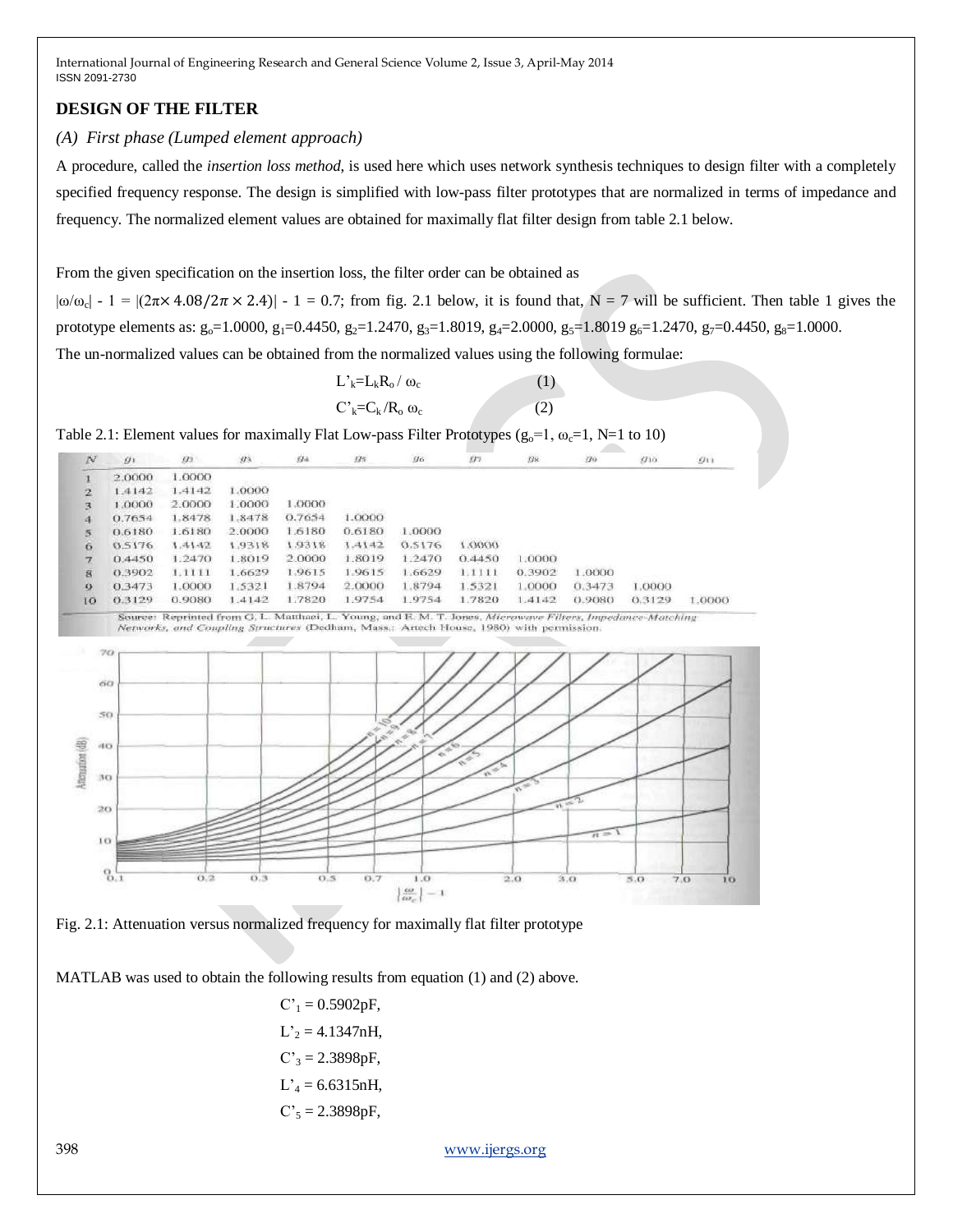> $L_{6}^{3} = 4.1347$ nH,  $C<sub>7</sub> = 0.5902pF,$

The filter circuit is drawn using AWR software and is shown in fig. 2.2 below



Fig. 2.2, Low pass, maximally flat with N=7, filter circuit

MATLAB is used to obtain the scattering parameters graphs (S11 vs. frequency graph) and (S21 vs. frequency graph) shown in figure 2.3 below.



Fig. 2.3, the graph of S11 and S21 verses Frequency

#### **Comment:**

All the frequencies lower than the cut off frequency (2.4 GHz) have attenuation values of below 3 dB and at 4.08 GHz there is 32.26 dB attenuation which is higher than 30 dB.

*(B) Second phase (Microstrip transmission line approach)*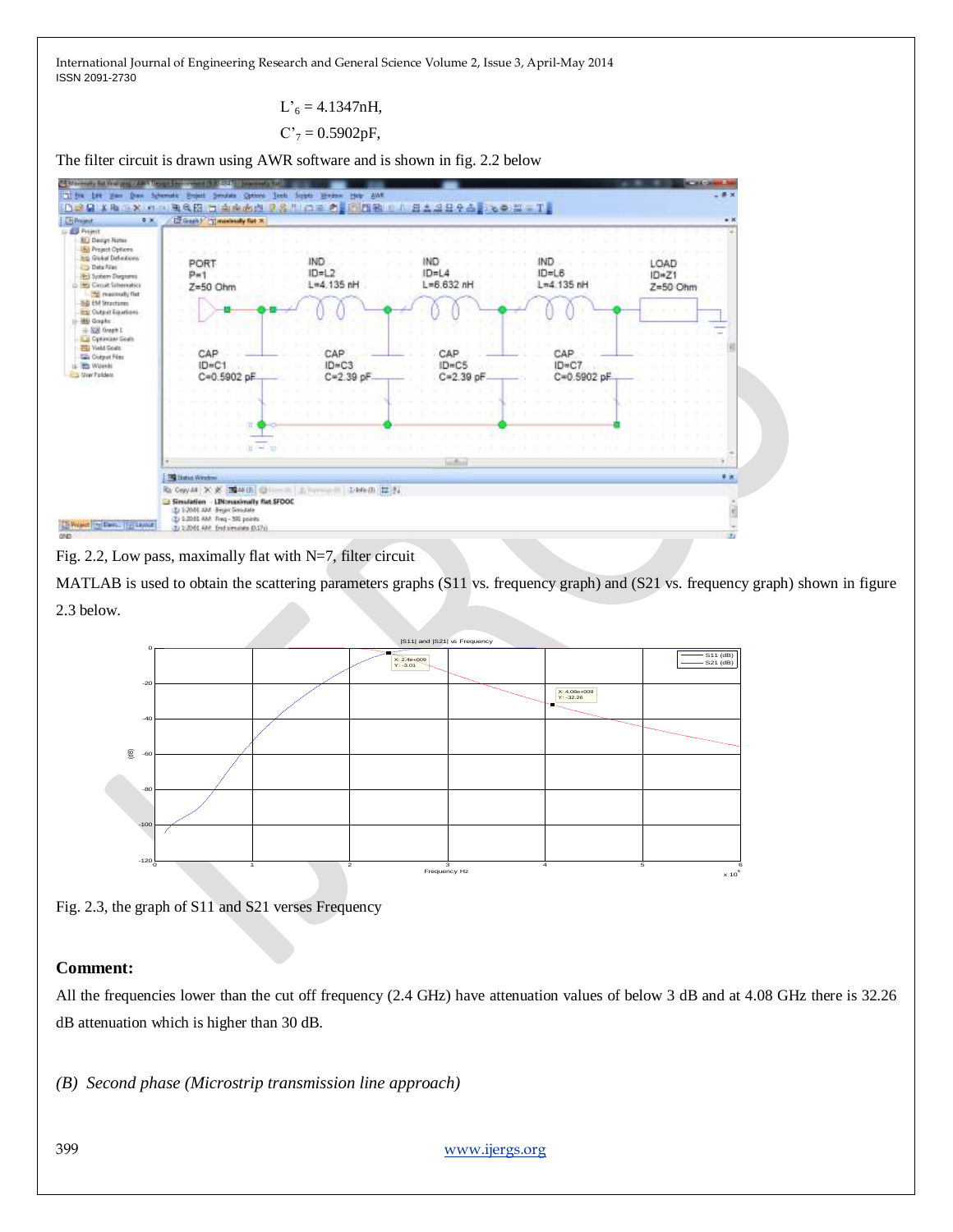In this phase, the lengths and characteristic impedances of Microstrip transmission line section will be calculated. The highest practical characteristic Impedance implemented on the Microstrip is 130Ω and the lowest is 18 $Ω$ . The effective dielectric permittivity for both 130Ω and 18Ω are calculated using AWR software.  $\mathcal{E}_{eff} = 2.35$  for 130 Ω, and 3.04 for 18 Ω.

The lengths are calculated using the following formulae for inductors and capacitors respectively,<br>  $\ell_{ind,k} = L_k V_{p1} / Z_{high}$  (3)

$$
\ell_{ind,k} = L_k V_{p1} / Z_{high}
$$
\n
$$
\ell_{cap,k} = C_k V_{p2} Z_{low}
$$
\n
$$
\tag{4}
$$

Where  $V_{p1} = \frac{3 \times 10^8}{\sqrt{2.35}}$  $\frac{3 \times 10^8}{\sqrt{2.35}}$  = 195.7x10<sup>6</sup> m/sec and V<sub>p2</sub> =  $\frac{3 \times 10^8}{\sqrt{3.04}}$  $\frac{3 \times 10^{6}}{\sqrt{3.04}}$  = 172.06x10<sup>6</sup> m/sec are velocities at 130  $\Omega$  and at 18  $\Omega$  respectively.

Therefore, the lengths of the Microstrip lines are:

 $\ell_{cap,k} = C_k V_{p2} Z_{low}$  (4)<br>
Where  $V_{p1} = \frac{3 \times 10^8}{\sqrt{2.35}} = 195.7 \times 10^6$  m/sec and  $V_{p2} = \frac{3 \times 10^8}{\sqrt{3.04}} = 172.06 \times 10^6$  m/sec are velocities at 130  $\Omega$  and at 18  $\Omega$  respectively.<br>
Therefore, the lengths of the Using the values of the characteristic impedances and lengths obtained above, MATLAB is used to calculate the overall input impedance and reflection coefficient (S11) using cascade approach and then unitary property of scattering matrix is used to calculate S21.





The figure 2.6 below shows the comparison between S21 of the first phase and that of the second phase.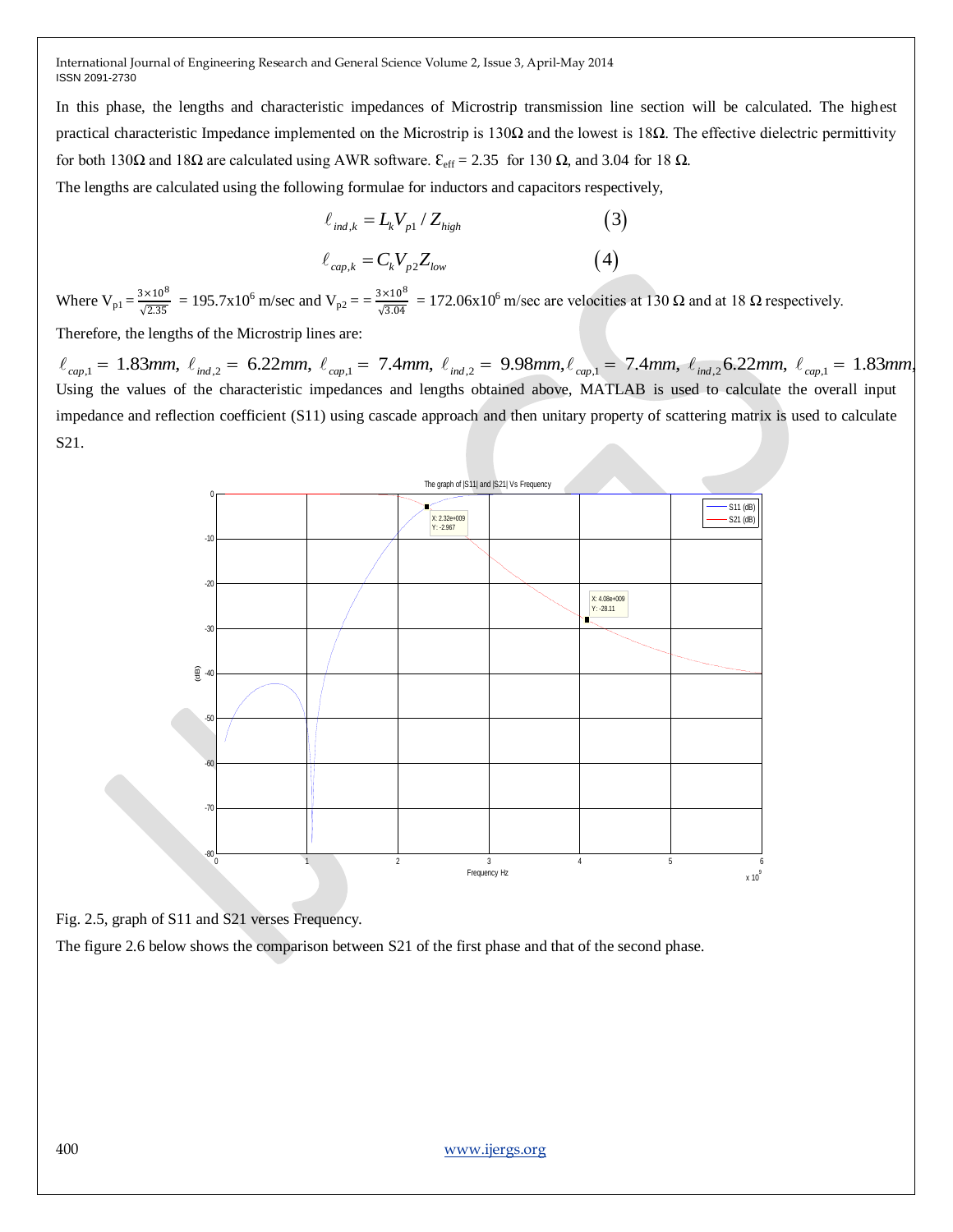

Fig.2.6, the graph of S21 verses Frequency of the first and second phase.

## **Comment:**

All frequencies lower than 2.32 GHz which is less than the cut off frequency (2.4 GHz) have attenuation values of below 3 dB and at 4.08 GHz there is 28.11dB attenuation which is less than the specified minimum 30 dB. Figure 2.6 shows that the first approach (phase) has a better result compare to second phase.

# *(C) Third phase (Simulation approach)*

In this phase, the microwave circuit design is implemented and simulated with AWR Microwave Design Environment software. Physical lengths for the lengths of the transmission lines and characteristics impedances calculated in second phase are used. S11 vs. frequency graph and S21 vs. frequency graph on the same figure were drawn with this program and a screen shots were taken as shown in figure2.7 (a) and (b) below.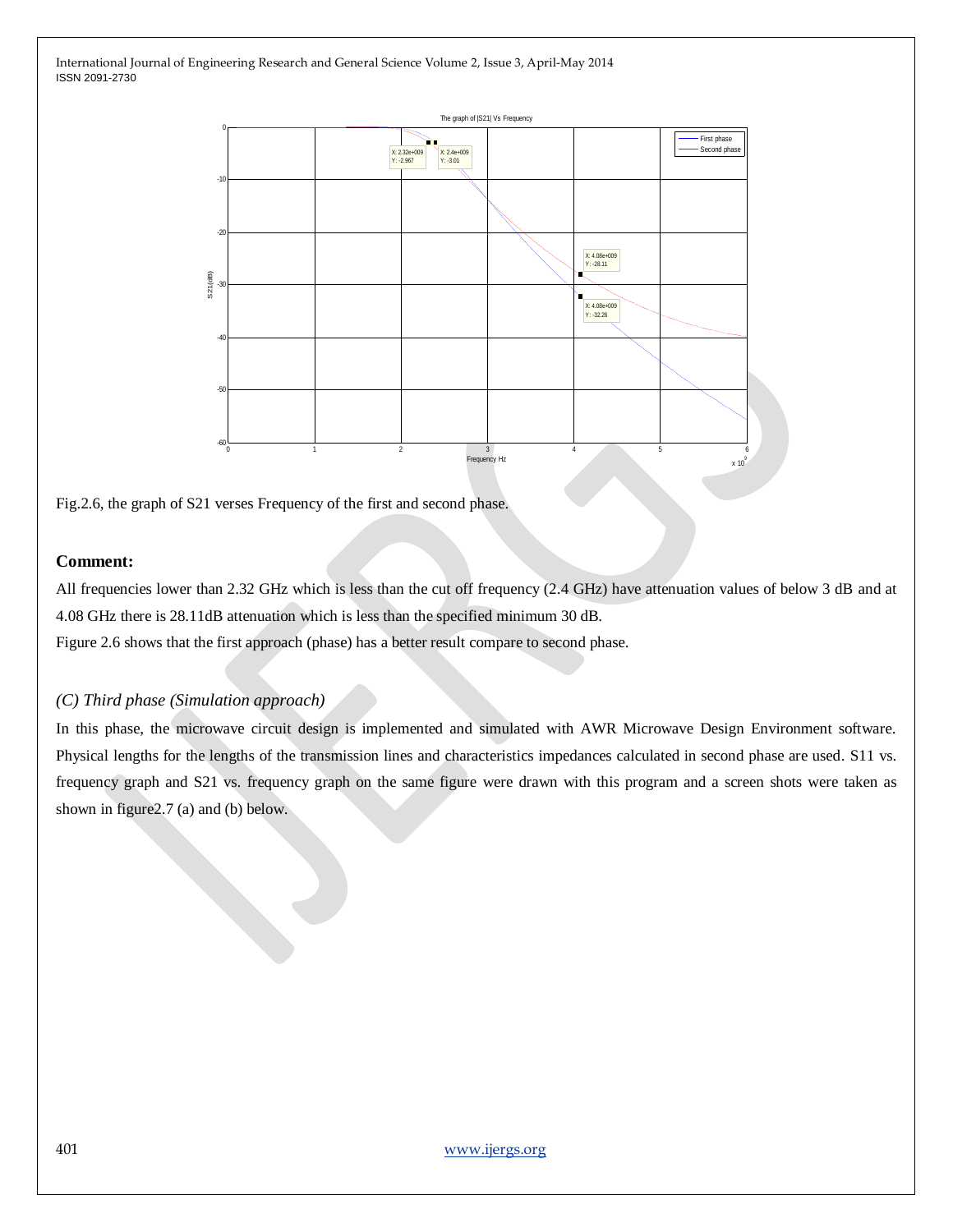

Fig. 2.7(a), AWR simulation of the third phase without optimization



Fig. 2.7(a), S11 and S21 vs. Frequency graph without optimization

#### **Comment:**

All the frequencies lower than the cut off frequency (2.4 GHz) have attenuation values below 3 dB and at 4.08 GHz there is 28.26 dB attenuation which is less than 30 dB. This result is better than that of second phase since there is no shift in the cut-off frequency unlike in the second phase but still an improvement is needed.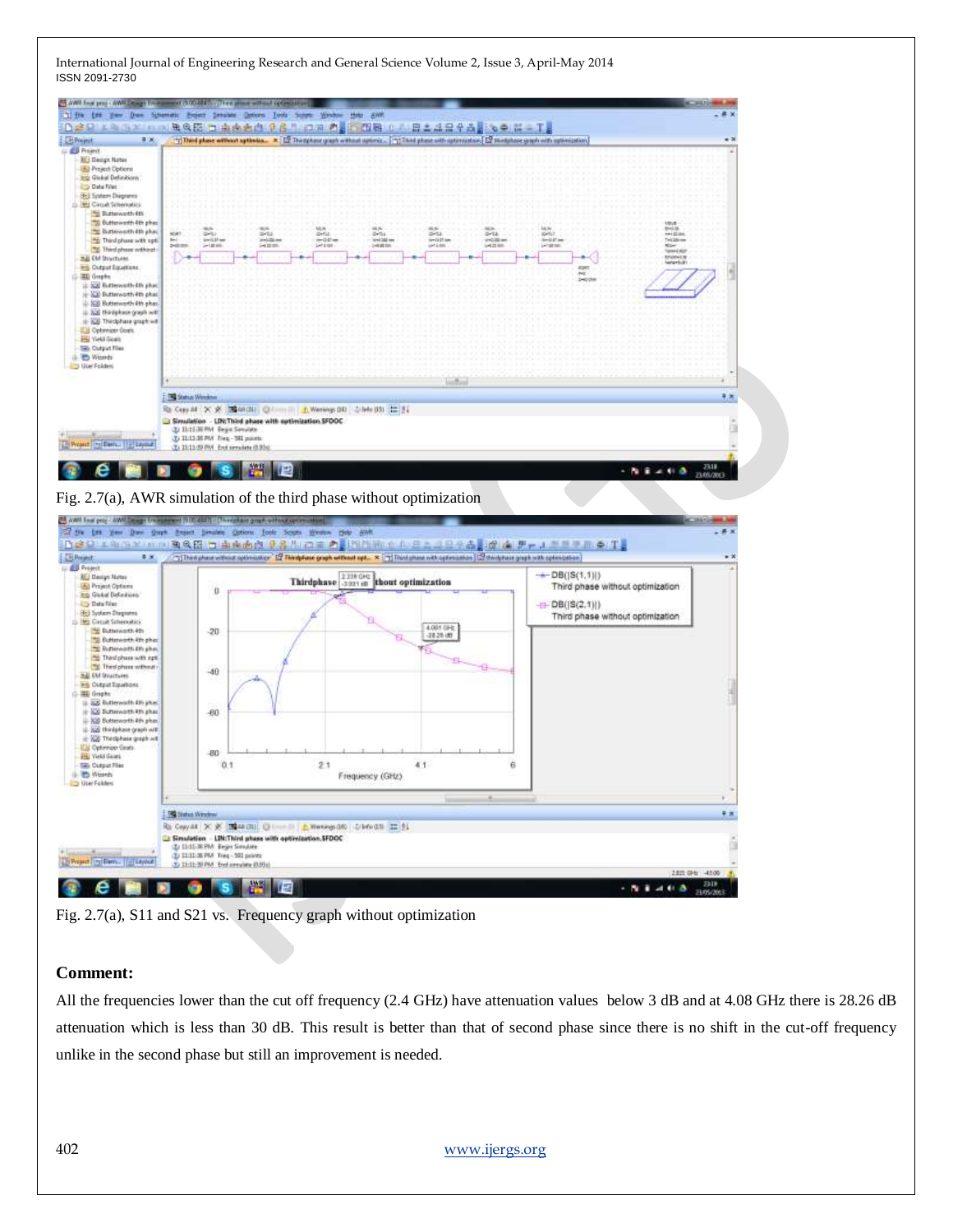By using the "tune" and "tune tool" of AWR, the performance of the filter was improved as much as possible as shown in fig. 2.8 below. The characteristics impedances were kept constant, while the lengths of sections were tuned. Table 2.2 below shows the original and optimized values of the lengths of the transmission line.



Fig.2.8 (b), S11 and S21 Vs frequency graph with optimization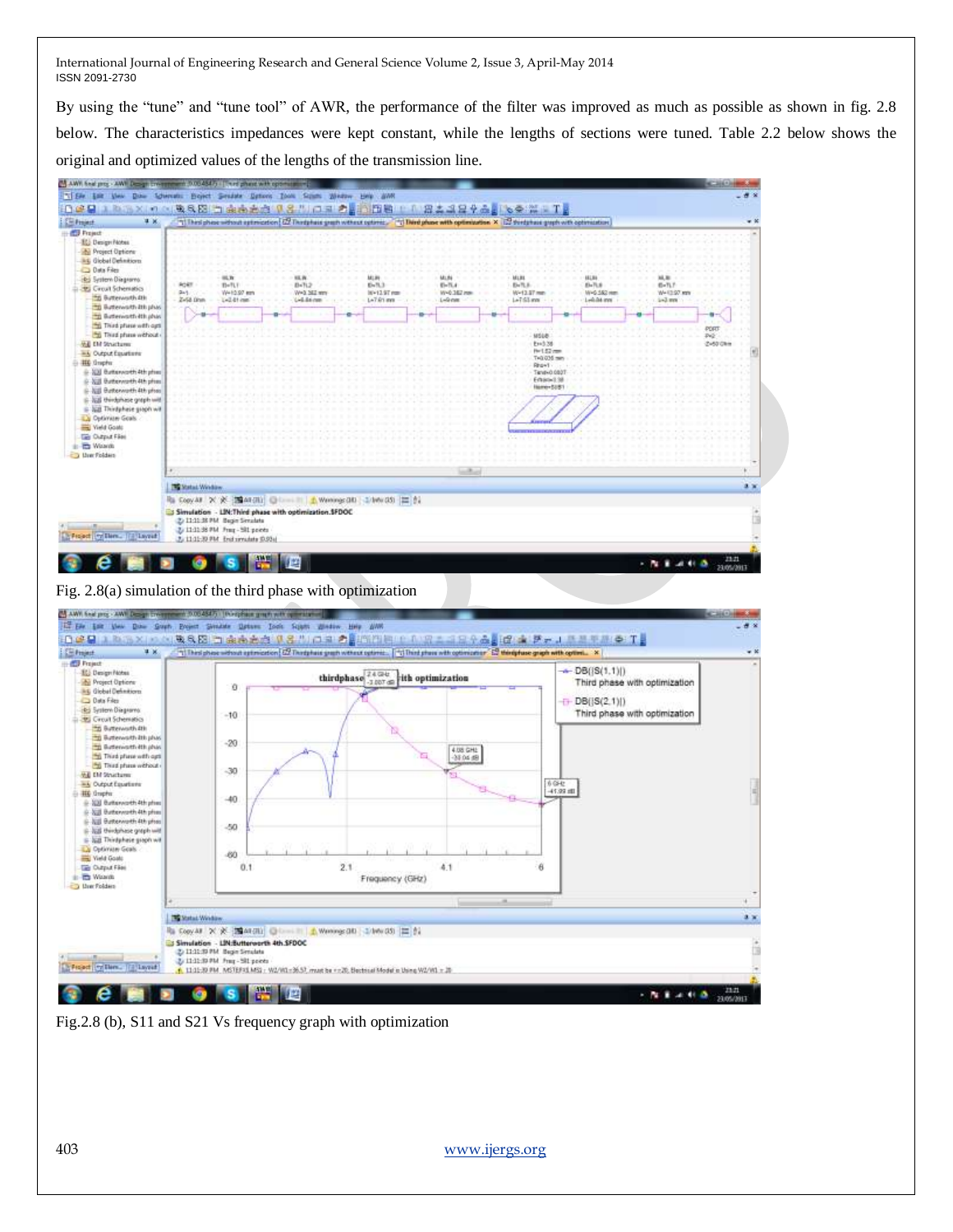| Length of the line      | Without optimization | With optimization |
|-------------------------|----------------------|-------------------|
| $\ell_{cap,1}$          | 1.83                 | 2.01              |
| $\ell_{\mathit{ind},2}$ | 6.22                 | 6.84              |
| $\ell_{cap,3}$          | 7.40                 | 7.61              |
| $\ell_{\mathit{ind},4}$ | 9.98                 | 9.00              |
| $\ell_{cap,5}$          | 7.40                 | 7.53              |
| $\ell_{ind,6}$          | 6.22                 | 6.84              |
| $\ell_{cap,7}$          | 1.83                 | 2.00              |

Table 2.2, original and optimized values of the lengths of the transmission line

#### **Comment:**

With optimization (tuning), a better result is obtained for the third phase simulation, here, at 4.08 GHz there is 30.04dB attenuation which is the same as the minimum attenuation specified 30 dB while the cut-off frequency of 2.4 GHz is maintained at 3dB.

#### *(D) Fourth Phase (Production approach)*

Microwave circuits and networks often consist of transmission lines with various types of discontinuities. In some cases discontinuities are an unavoidable result of mechanical or electrical transitions from one medium to another. Some typical microstrip discontinuities and transitions are shown in figure below. Although approximate equivalent circuits have been developed for some printed transmission line discontinuities, many do not lend themselves to easy or accurate modeling, and must be treated by numerical analysis. Modern CAD tools are usually capable of accurately modeling such problems.



 $\left($ c $\right)$ 

 $(d)$ 





AWR simulations that have been realized in third phase do not take these discontinuities into account unless putting some special transition elements of AWR between the sections. In this phase, special transition elements (MSTEPX\$) are inserted between the sections of the transmission lines to eliminate the discontinuities. Figure 2.9 shows this arrangement.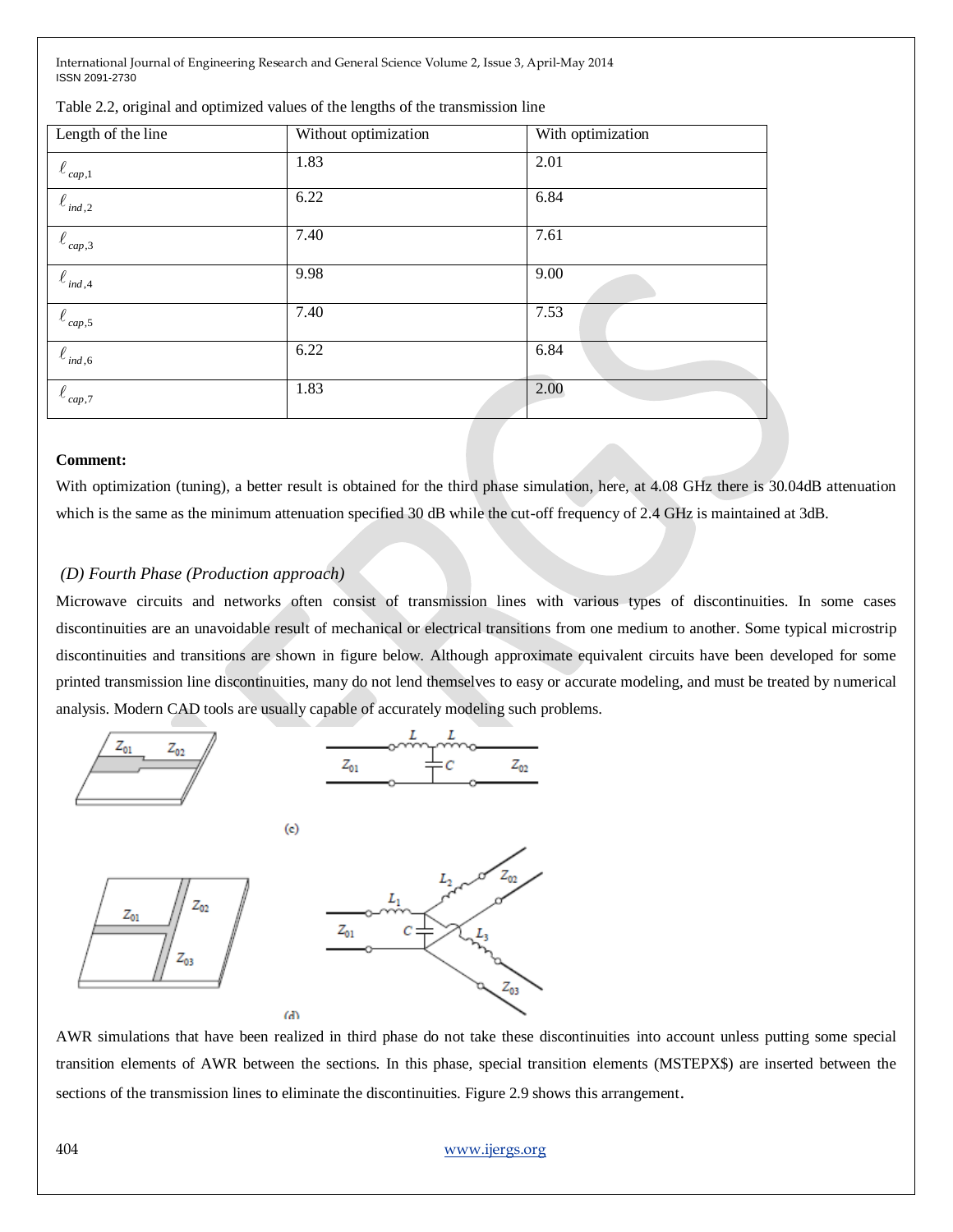

Fig. 2.9(a), AWR simulation of the design with MSTEPX\$ between sections



Fig. 2.9(b), graph of S11 and S21 vs frequency with MSTEPX\$ between sections

Looking at the above graph we can see that the cut-off frequency has shifted from 2.4GHz to 2.149GHz. In trying to make the cut-off frequency back to its original value by reducing the lengths of the transmission lines, figure 2.9(c) and (d) were obtained as shown below.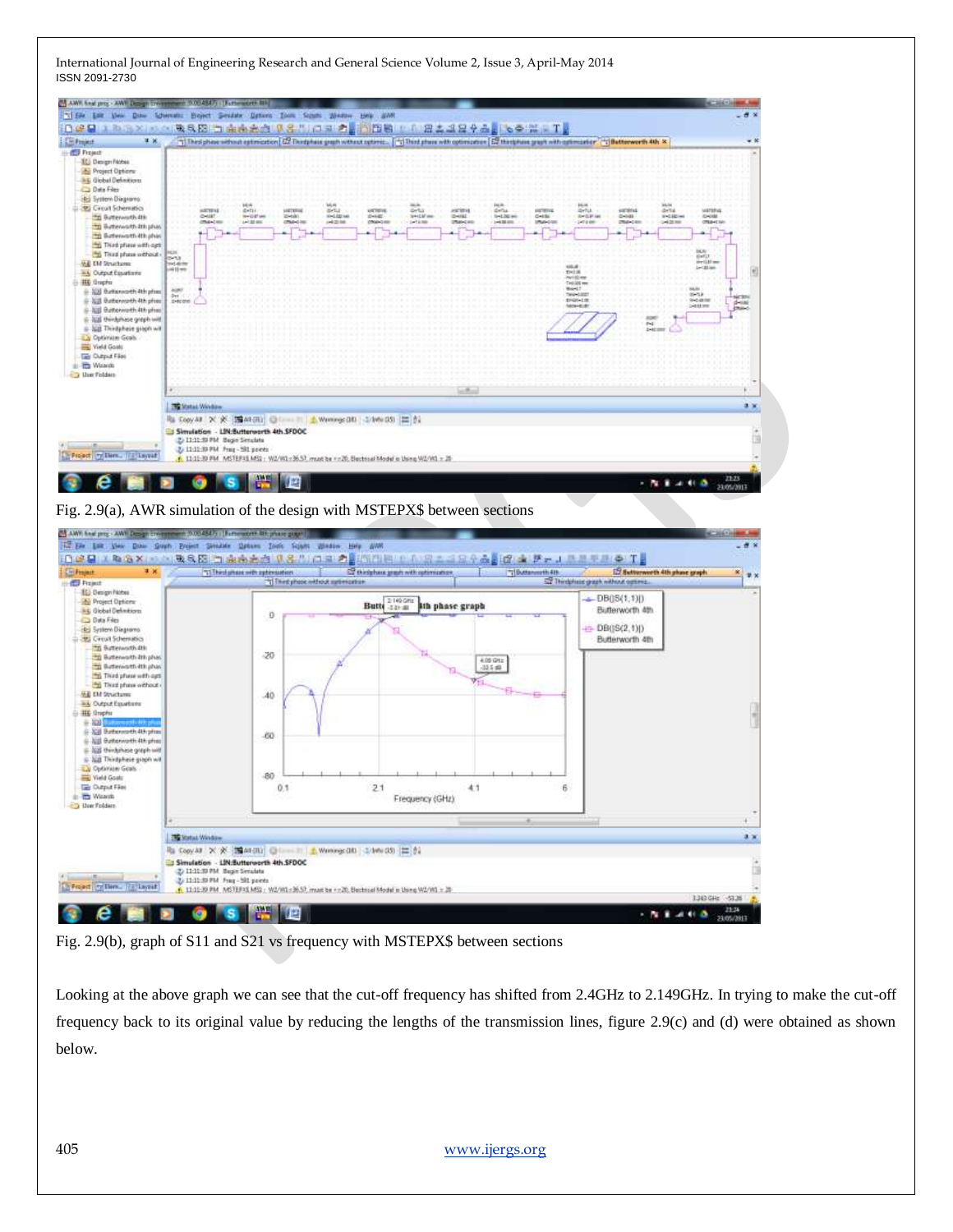| <b>Circle</b> Project<br># K.                                                                                                                                                                                                                                                                                                                                                                                                | 1000日:1015×10.000克元目   自由市立度 (1.8.1) 1011 の上の日本   1010 101 1024 1024 1025 1026 1026 1027 1026 1027 1<br>C discipline graph with optimization [17] This phase with optimization [12] distances th 4th phase graph [12] "T[4,1 × (17] Buttonworth 4th [1] [2] Buttonworth 4th phase graph [12] 4 (graph ]<br>TSubbounds Microsoft 1 (2) Euthoricals plans greek   TSUmmerts 4th   TSUmid plans without or meaner   (2) Third plans pagin without optimiz.   (2) Euthoricals 4th plans pagin 1 |          |              |              |                 |                            |
|------------------------------------------------------------------------------------------------------------------------------------------------------------------------------------------------------------------------------------------------------------------------------------------------------------------------------------------------------------------------------------------------------------------------------|---------------------------------------------------------------------------------------------------------------------------------------------------------------------------------------------------------------------------------------------------------------------------------------------------------------------------------------------------------------------------------------------------------------------------------------------------------------------------------------------|----------|--------------|--------------|-----------------|----------------------------|
|                                                                                                                                                                                                                                                                                                                                                                                                                              |                                                                                                                                                                                                                                                                                                                                                                                                                                                                                             |          |              |              |                 |                            |
|                                                                                                                                                                                                                                                                                                                                                                                                                              |                                                                                                                                                                                                                                                                                                                                                                                                                                                                                             |          |              |              |                 |                            |
|                                                                                                                                                                                                                                                                                                                                                                                                                              |                                                                                                                                                                                                                                                                                                                                                                                                                                                                                             |          |              |              |                 |                            |
| bal Defendions                                                                                                                                                                                                                                                                                                                                                                                                               |                                                                                                                                                                                                                                                                                                                                                                                                                                                                                             |          |              |              |                 |                            |
|                                                                                                                                                                                                                                                                                                                                                                                                                              |                                                                                                                                                                                                                                                                                                                                                                                                                                                                                             |          |              |              |                 |                            |
| sere Diagnores<br>sat Schematics                                                                                                                                                                                                                                                                                                                                                                                             |                                                                                                                                                                                                                                                                                                                                                                                                                                                                                             |          |              |              |                 |                            |
|                                                                                                                                                                                                                                                                                                                                                                                                                              |                                                                                                                                                                                                                                                                                                                                                                                                                                                                                             |          |              |              |                 |                            |
| Butterworth itm                                                                                                                                                                                                                                                                                                                                                                                                              |                                                                                                                                                                                                                                                                                                                                                                                                                                                                                             |          |              |              |                 |                            |
| Butterworth 4th phase 1                                                                                                                                                                                                                                                                                                                                                                                                      |                                                                                                                                                                                                                                                                                                                                                                                                                                                                                             |          |              |              |                 |                            |
| Butterworth 4th phone 2<br>Butterworth 4th 1                                                                                                                                                                                                                                                                                                                                                                                 |                                                                                                                                                                                                                                                                                                                                                                                                                                                                                             | $-132 +$ |              | HASE HA      |                 |                            |
| Third phase with optimization                                                                                                                                                                                                                                                                                                                                                                                                |                                                                                                                                                                                                                                                                                                                                                                                                                                                                                             |          |              |              |                 |                            |
| Third phase without optimization                                                                                                                                                                                                                                                                                                                                                                                             |                                                                                                                                                                                                                                                                                                                                                                                                                                                                                             |          |              |              |                 |                            |
| aut Equations                                                                                                                                                                                                                                                                                                                                                                                                                | H.                                                                                                                                                                                                                                                                                                                                                                                                                                                                                          |          |              |              |                 |                            |
|                                                                                                                                                                                                                                                                                                                                                                                                                              | <b>14.57.44</b>                                                                                                                                                                                                                                                                                                                                                                                                                                                                             |          |              | <b>LISLA</b> |                 |                            |
|                                                                                                                                                                                                                                                                                                                                                                                                                              |                                                                                                                                                                                                                                                                                                                                                                                                                                                                                             |          |              |              |                 |                            |
| <b>第4,609(50.1))</b><br><b>第4,10985以1日</b>                                                                                                                                                                                                                                                                                                                                                                                   | $1 - 42 =$                                                                                                                                                                                                                                                                                                                                                                                                                                                                                  |          |              |              | Wow.t.mt        |                            |
| Butterworth 4th phone graph                                                                                                                                                                                                                                                                                                                                                                                                  |                                                                                                                                                                                                                                                                                                                                                                                                                                                                                             |          |              |              | <b>Hard Ave</b> |                            |
| E Gutterworth 411-072353.112                                                                                                                                                                                                                                                                                                                                                                                                 |                                                                                                                                                                                                                                                                                                                                                                                                                                                                                             |          |              |              |                 |                            |
| B: Rutterwirth 4th DEES(2.1))                                                                                                                                                                                                                                                                                                                                                                                                |                                                                                                                                                                                                                                                                                                                                                                                                                                                                                             |          |              |              |                 | 145.021                    |
| Butterworth 4th phone graph 1<br>Butterworth 4th phase graph 2                                                                                                                                                                                                                                                                                                                                                               |                                                                                                                                                                                                                                                                                                                                                                                                                                                                                             |          |              |              |                 |                            |
| Butterworth 4th phase graph 21                                                                                                                                                                                                                                                                                                                                                                                               |                                                                                                                                                                                                                                                                                                                                                                                                                                                                                             |          |              |              |                 |                            |
| Butterworth 4th phesic graph 3                                                                                                                                                                                                                                                                                                                                                                                               | <b>Status Window</b>                                                                                                                                                                                                                                                                                                                                                                                                                                                                        |          |              |              |                 |                            |
| ■ Butterworth 4th DB(S2L1)<br>■ Butterworth 4thD8(5(21))                                                                                                                                                                                                                                                                                                                                                                     | 4b Cap 40 × ※ 图 40 (0) B month & Ware (06 2 Mod 5 出生                                                                                                                                                                                                                                                                                                                                                                                                                                        |          |              |              |                 |                            |
| Hindphese greath with optimization                                                                                                                                                                                                                                                                                                                                                                                           | 3 Simulation - LIR Third phase with optimization SFDOC                                                                                                                                                                                                                                                                                                                                                                                                                                      |          |              |              |                 |                            |
| Thindalhase graph without aptimic.                                                                                                                                                                                                                                                                                                                                                                                           | 20 1:37:13 PM Begin Smulete<br>1 1:07:11 PM Freq - 501 points                                                                                                                                                                                                                                                                                                                                                                                                                               |          |              |              |                 |                            |
|                                                                                                                                                                                                                                                                                                                                                                                                                              | A Brickship C                                                                                                                                                                                                                                                                                                                                                                                                                                                                               |          |              |              |                 |                            |
| <b>Exflored [my Elern., 178 Layest</b>                                                                                                                                                                                                                                                                                                                                                                                       |                                                                                                                                                                                                                                                                                                                                                                                                                                                                                             |          |              |              |                 |                            |
|                                                                                                                                                                                                                                                                                                                                                                                                                              |                                                                                                                                                                                                                                                                                                                                                                                                                                                                                             |          |              |              |                 |                            |
|                                                                                                                                                                                                                                                                                                                                                                                                                              | M.                                                                                                                                                                                                                                                                                                                                                                                                                                                                                          |          |              |              |                 | 34:13                      |
|                                                                                                                                                                                                                                                                                                                                                                                                                              | Fig. $2.9(c)$ , AWR simulation with reduced lengths of the transmission lines                                                                                                                                                                                                                                                                                                                                                                                                               |          |              |              |                 | ALC: NO<br><b>SU05/391</b> |
| AWI AWI Shall pag - AWI Design Environment                                                                                                                                                                                                                                                                                                                                                                                   | <b>200 BEATTING THE</b>                                                                                                                                                                                                                                                                                                                                                                                                                                                                     |          |              |              |                 |                            |
|                                                                                                                                                                                                                                                                                                                                                                                                                              | 122 Elle Late View Draw Graph, Broject Shradate Daturn Tools Supply Blokkey Help HWR                                                                                                                                                                                                                                                                                                                                                                                                        |          |              |              |                 |                            |
|                                                                                                                                                                                                                                                                                                                                                                                                                              | ·日本县 3 和活火 10 个数多图 当南南南京 化合力 白菜 的复数图画 10 小豆类 4 品分晶曲度 南 萨米 4 小果果那季 工                                                                                                                                                                                                                                                                                                                                                                                                                         |          |              |              |                 |                            |
| 年 区                                                                                                                                                                                                                                                                                                                                                                                                                          | Chickphase graph with optimization [17] Thed phase with optimization [152 Buttowards 4th phase graph 21 [17] 4,1 [17] Addnown 0.4 (6, 2] [152 Buttowards 4th phase graph 31 [152 Buttowards 4th phase graph 31] [152 Buttoward                                                                                                                                                                                                                                                              |          |              |              |                 |                            |
|                                                                                                                                                                                                                                                                                                                                                                                                                              | 기Sattewarth 4th plane 1   C2 Euthnetth Ah plane green   "Ticketswarth 4th   "Titled plane without optimization   C2 Thirdplane graph without optimiz.   전 Buttowarth 4th plane graph I                                                                                                                                                                                                                                                                                                      |          |              |              |                 |                            |
|                                                                                                                                                                                                                                                                                                                                                                                                                              |                                                                                                                                                                                                                                                                                                                                                                                                                                                                                             |          |              |              |                 |                            |
|                                                                                                                                                                                                                                                                                                                                                                                                                              |                                                                                                                                                                                                                                                                                                                                                                                                                                                                                             | $-1$     |              |              |                 |                            |
| 71.71<br>7134<br>(1.017)<br>O <sub>2</sub>                                                                                                                                                                                                                                                                                                                                                                                   | <b>FL64.</b><br>Tives.<br><b>TLEL</b><br>11.21.<br>E-31<br>736<br>7.16<br>15.53                                                                                                                                                                                                                                                                                                                                                                                                             |          |              |              |                 |                            |
| 江湖<br>五国                                                                                                                                                                                                                                                                                                                                                                                                                     | 725<br>183<br>次官:<br>原理                                                                                                                                                                                                                                                                                                                                                                                                                                                                     |          |              |              |                 |                            |
|                                                                                                                                                                                                                                                                                                                                                                                                                              |                                                                                                                                                                                                                                                                                                                                                                                                                                                                                             |          |              |              |                 |                            |
|                                                                                                                                                                                                                                                                                                                                                                                                                              |                                                                                                                                                                                                                                                                                                                                                                                                                                                                                             |          |              |              |                 | $-4 - DB( S(1,1) )$        |
|                                                                                                                                                                                                                                                                                                                                                                                                                              |                                                                                                                                                                                                                                                                                                                                                                                                                                                                                             |          | 2.401 GHz ph |              |                 | 4 <sub>1</sub>             |
|                                                                                                                                                                                                                                                                                                                                                                                                                              |                                                                                                                                                                                                                                                                                                                                                                                                                                                                                             |          | $-3$ dB      |              |                 |                            |
|                                                                                                                                                                                                                                                                                                                                                                                                                              |                                                                                                                                                                                                                                                                                                                                                                                                                                                                                             |          |              |              |                 | DB( S(2,1) )               |
|                                                                                                                                                                                                                                                                                                                                                                                                                              |                                                                                                                                                                                                                                                                                                                                                                                                                                                                                             |          |              |              |                 |                            |
| 8.14<br>0.94                                                                                                                                                                                                                                                                                                                                                                                                                 | 压断 核激<br>原理<br>1.1529                                                                                                                                                                                                                                                                                                                                                                                                                                                                       |          |              |              |                 | 4 <sup>1</sup>             |
|                                                                                                                                                                                                                                                                                                                                                                                                                              |                                                                                                                                                                                                                                                                                                                                                                                                                                                                                             |          |              |              |                 |                            |
|                                                                                                                                                                                                                                                                                                                                                                                                                              |                                                                                                                                                                                                                                                                                                                                                                                                                                                                                             |          |              |              |                 |                            |
|                                                                                                                                                                                                                                                                                                                                                                                                                              |                                                                                                                                                                                                                                                                                                                                                                                                                                                                                             |          |              |              |                 |                            |
|                                                                                                                                                                                                                                                                                                                                                                                                                              |                                                                                                                                                                                                                                                                                                                                                                                                                                                                                             |          |              |              |                 |                            |
|                                                                                                                                                                                                                                                                                                                                                                                                                              |                                                                                                                                                                                                                                                                                                                                                                                                                                                                                             |          |              |              |                 |                            |
|                                                                                                                                                                                                                                                                                                                                                                                                                              | $-20$                                                                                                                                                                                                                                                                                                                                                                                                                                                                                       |          |              |              |                 |                            |
|                                                                                                                                                                                                                                                                                                                                                                                                                              |                                                                                                                                                                                                                                                                                                                                                                                                                                                                                             |          |              | 4:08 GHz     |                 |                            |
|                                                                                                                                                                                                                                                                                                                                                                                                                              |                                                                                                                                                                                                                                                                                                                                                                                                                                                                                             |          |              | 28.37 dB     |                 |                            |
|                                                                                                                                                                                                                                                                                                                                                                                                                              | <b>Status Window</b>                                                                                                                                                                                                                                                                                                                                                                                                                                                                        |          |              |              |                 |                            |
|                                                                                                                                                                                                                                                                                                                                                                                                                              | 3b Cay #1: X: ※ 图 # (R) ① mm = 11 上 Wavey (06   2-94) (15   12   14                                                                                                                                                                                                                                                                                                                                                                                                                         |          |              |              |                 |                            |
|                                                                                                                                                                                                                                                                                                                                                                                                                              | 1 Simulation - LIR Third phase with optimization SFDOC                                                                                                                                                                                                                                                                                                                                                                                                                                      |          |              |              |                 |                            |
| Thinkphase graph without riptimis.                                                                                                                                                                                                                                                                                                                                                                                           | (§) 1:17:11 PM Begin Smulete<br>(b) 1:17:11 PM Freq - 501 points<br>المستقدمة المتعادية                                                                                                                                                                                                                                                                                                                                                                                                     |          |              |              |                 |                            |
| Vanable Turier<br><b>FL14</b><br>1:525<br>7T.<br>11.96<br>4.5.09 (50.11)<br>■ 4,108892.110<br>Butterworth 4th phone graph<br>Gatterworth 411-09150.111<br>B. Rutterwirth 4th DEESC.119<br>Butterworth 4th phone graph 1<br>Butterworth 4th phase graph 2<br>Butterworth 4th phase graph 21<br>Suttamenth 4th phase graph 3<br>■ Butterworth 4th DB(5(1.1))<br>Bi Butterworth 4th D8(52.1))<br>Hirdphese great with outmuster |                                                                                                                                                                                                                                                                                                                                                                                                                                                                                             |          |              |              |                 |                            |

Fig. 2.9(d), graph of S11 and S21 vs frequency with reduced lengths of the transmission lines

By inserting MSTEPX\$ between the sections of the third phase with optimization, the following figures 2.9(e) and (f)were obtained.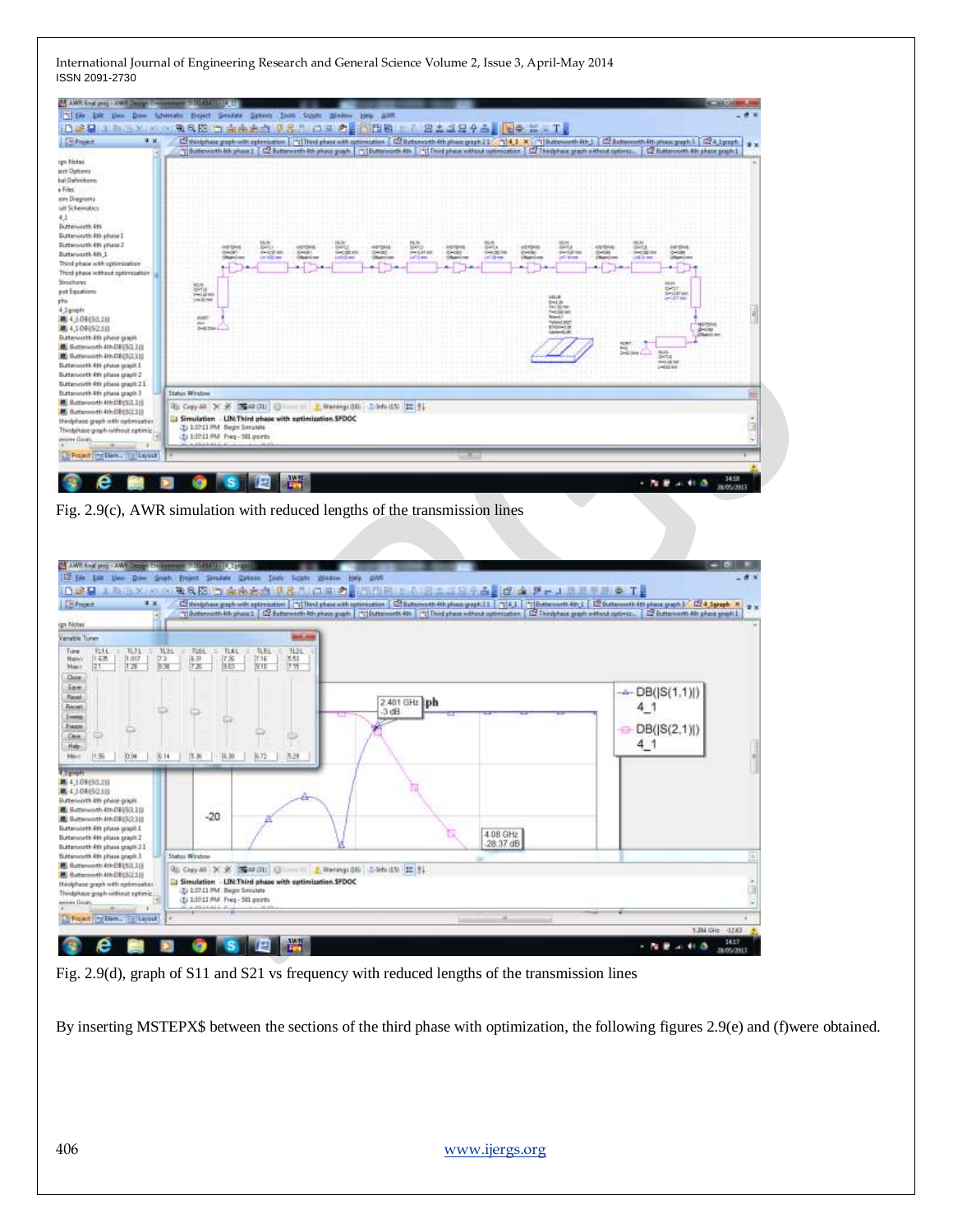



Fig. 2.9(f), graph of S11 and S21 vs frequency with MSTEPX\$ between sections

Finally, by making fine tuning to improve the performance of the filter simulation in third phase with optimization and inserting MSTEPX\$ between sections, figure 2.9 (e) and (f) were obtained as shown below.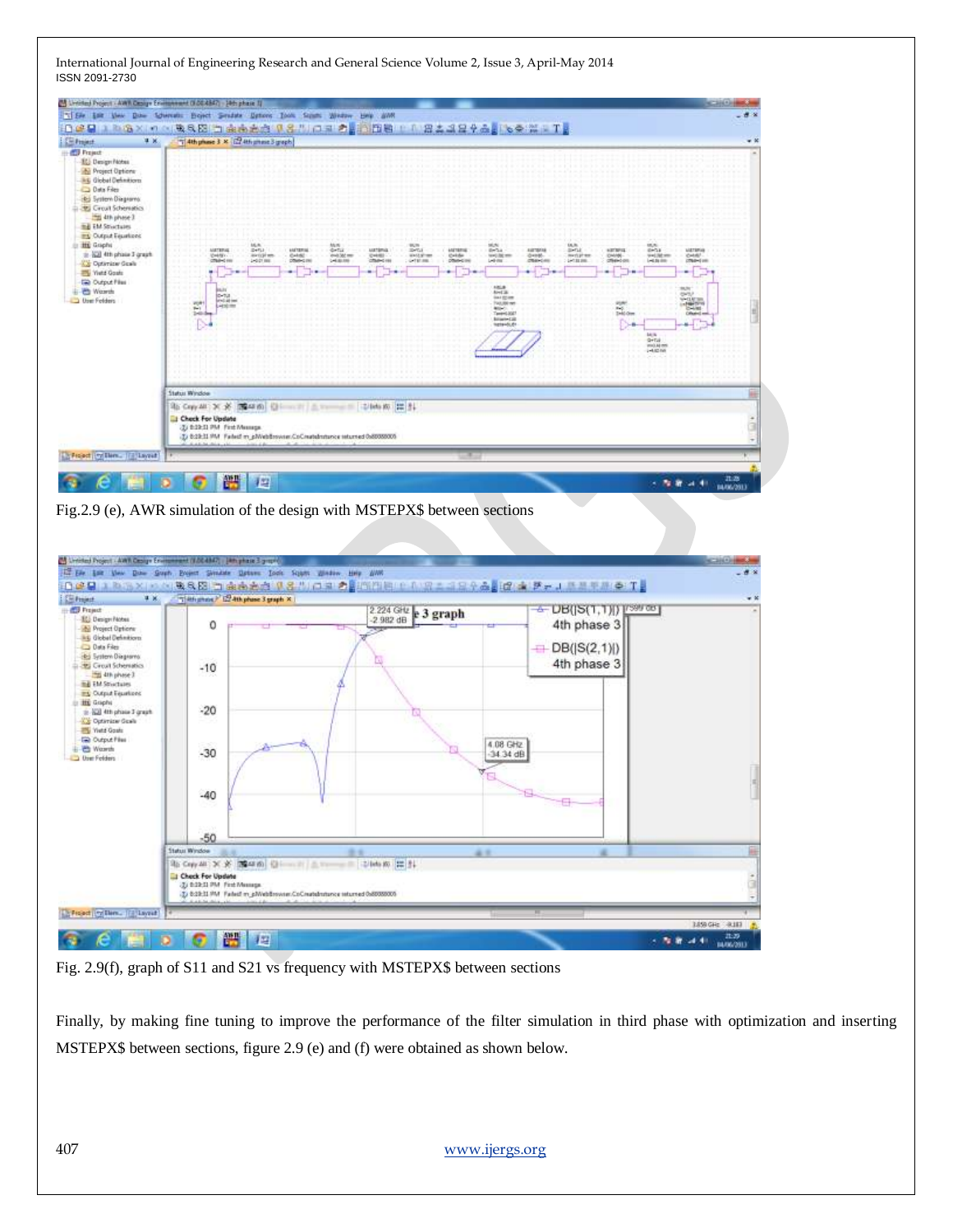

Fig. 2.9 (h), graph of S11 and S21 vs frequency with MSTEPX\$ between sections

# **Comment:**

With optimization (tuning), a better result is obtained, here, at 4.08 GHz there is 32.06dB attenuation which is higher than the minimum attenuation specified 30 dB while the cut-off frequency of 2.4 GHz is maintained at 3dB. Table 2.3, below shows the variations of the lengths with insertion of MSTEPX\$ between sections and optimization of the third phase

|  |  |  | Table 2.3, optimized and reduced length values of the transmission line |  |
|--|--|--|-------------------------------------------------------------------------|--|
|  |  |  |                                                                         |  |

| Length of the line | Optimized lengths | reduced in lengths |
|--------------------|-------------------|--------------------|
| $\ell_{cap,1}$     | 2.01              | 1.995              |
| $\ell_{ind,2}$     | 6.84              | 6.82               |
| $\ell_{cap,3}$     | 7.61              | 6.47               |
| $\ell_{ind,4}$     | 9.00              | 7.86               |